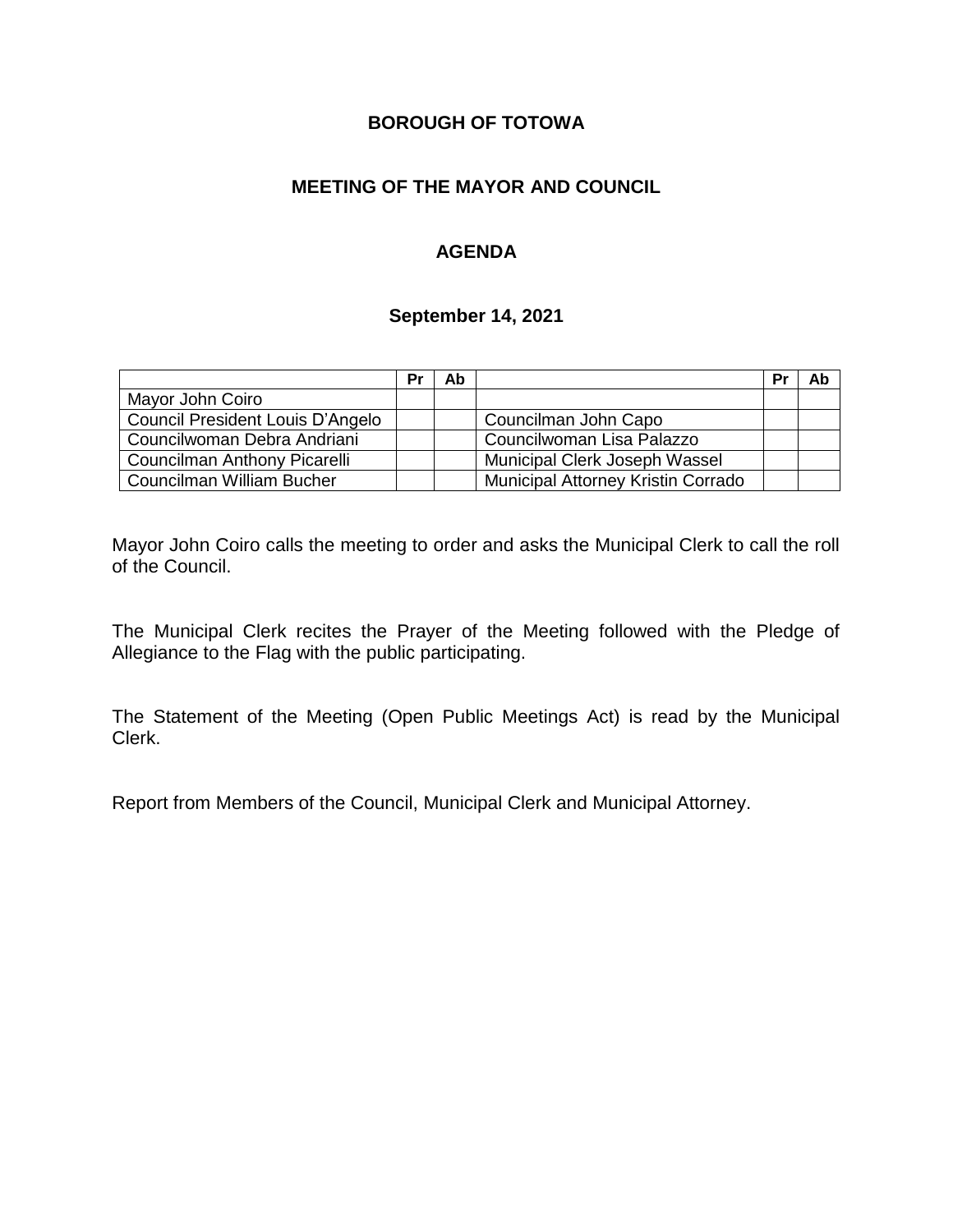Minutes of the Mayor and Council for the meeting of August 24, 2021.

# **COMMITTEE ON FINANCE: PICARELLI, D'ANGELO, CAPO.**

Resolution No. 2021-19 for the payment of bills.

Resolution To Acknowledge Receipt Of And Accept The 2020 Audit Corrective Action Plan.

Resolution Authorizing An Amended Refund Of Uniform Construction Code Permit No. 21-00181 Fees To Jose A. And Stephanie Morel.

### **COMMITTEE ON PUBLIC SAFETY: D'ANGELO, CAPO, BUCHER.**

Grade increase for Patrol Officer Matthew Cossari from Grade 6 to Grade 5.

Resolution Authorizing Final Pay To Police Dispatcher Mary Picarelli.

Letter from Fire Chief Rich Schopperth advising that he will be attending the New Jersey State Firemen's Convention from September 15 – 17, 2021.

Letter from the Totowa Fire Department Fund Drive Committee advising of their annual fund drive.